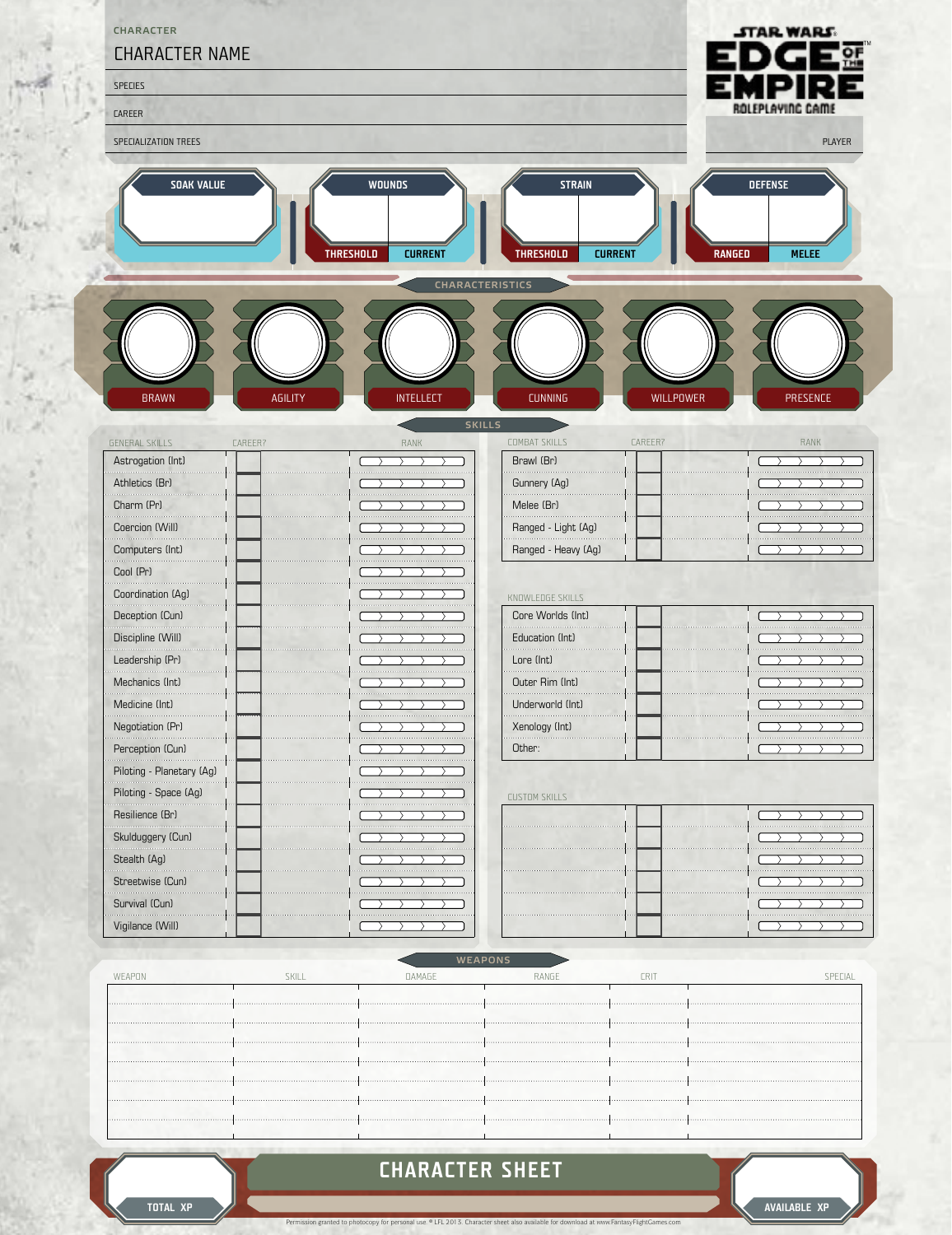|                                   | <b>MOTIVATIONS</b>                 | <b>CHARACTER DESCRIPTION</b>  |
|-----------------------------------|------------------------------------|-------------------------------|
| TYPE:                             | TYPE:                              | GENDER:                       |
|                                   |                                    | AGE:                          |
|                                   |                                    |                               |
|                                   |                                    | HEIGHT:                       |
|                                   |                                    | BUILD:                        |
|                                   |                                    | HAIR:                         |
|                                   | <b>OBLIGATIONS</b>                 | EYES:                         |
|                                   |                                    | NOTABLE FEATURES:             |
| TYPE:                             | TYPE:                              |                               |
| MAGNITUDE:                        | MAGNITUDE:                         |                               |
|                                   |                                    |                               |
|                                   |                                    |                               |
|                                   |                                    | <b>CRITICAL INJURIES</b>      |
|                                   |                                    |                               |
| <b>GROUP'S CONTRIBUITON RANK:</b> |                                    | SEVERITY:<br>RESULT:          |
|                                   |                                    |                               |
|                                   |                                    |                               |
|                                   |                                    |                               |
|                                   | EQUIPMENT LOG                      |                               |
|                                   | PERSONAL GEAR                      |                               |
| WEAPONS & ARMOR                   |                                    |                               |
|                                   |                                    |                               |
|                                   |                                    | MISCELLANEOUS                 |
|                                   |                                    | CREDITS                       |
|                                   |                                    | ENCUMBRANCE                   |
|                                   |                                    |                               |
|                                   |                                    | TALENTS AND SPECIAL ABILITIES |
|                                   | PAGE #<br>$\blacklozenge$          | ABILITY SUMMARY               |
|                                   | $\blacklozenge$                    |                               |
|                                   | ◆                                  |                               |
|                                   | ←                                  |                               |
|                                   | $\blacklozenge$                    |                               |
|                                   | $\blacklozenge$<br>$\blacklozenge$ |                               |
|                                   | $\blacklozenge$                    |                               |
|                                   | $\blacklozenge$                    |                               |
|                                   | $\blacklozenge$                    |                               |
|                                   | $\blacklozenge$                    |                               |
| NAME                              | $\blacklozenge$<br>$\blacklozenge$ |                               |

Permission granted to photocopy for personal use. © LFL 2013. Character sheet also available for download at www.FantasyFlightGames.com